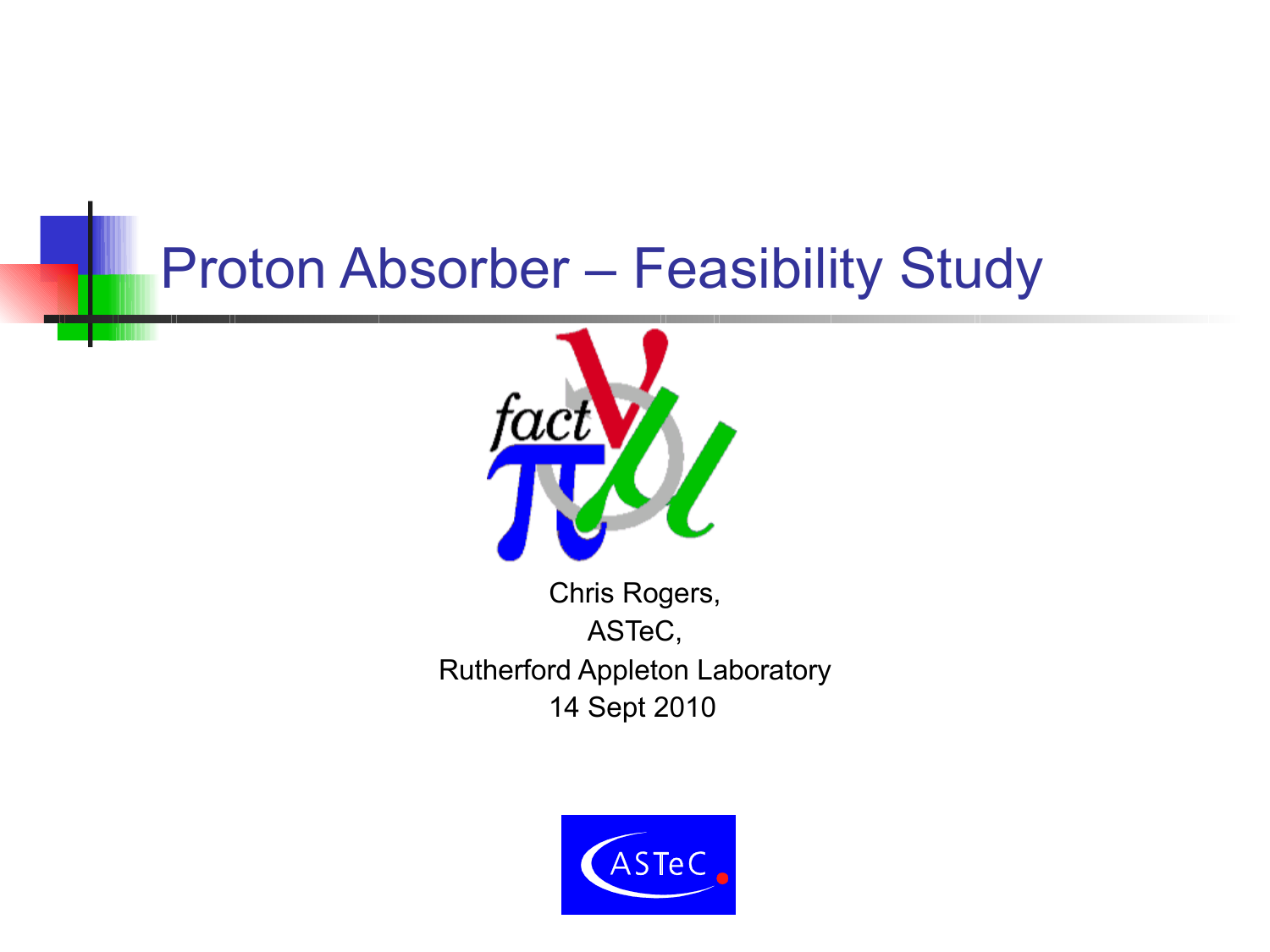#### **Overview**



- We have a problem with secondary protons in the front end
- Deposit significant energy on the hardware
	- Especially RF windows and LiH absorbers
- **Probably these become far too active** 
	- Need remote handling (ouch)
- One way to fix this is using a proton absorber

Change in beam power/length along beamline

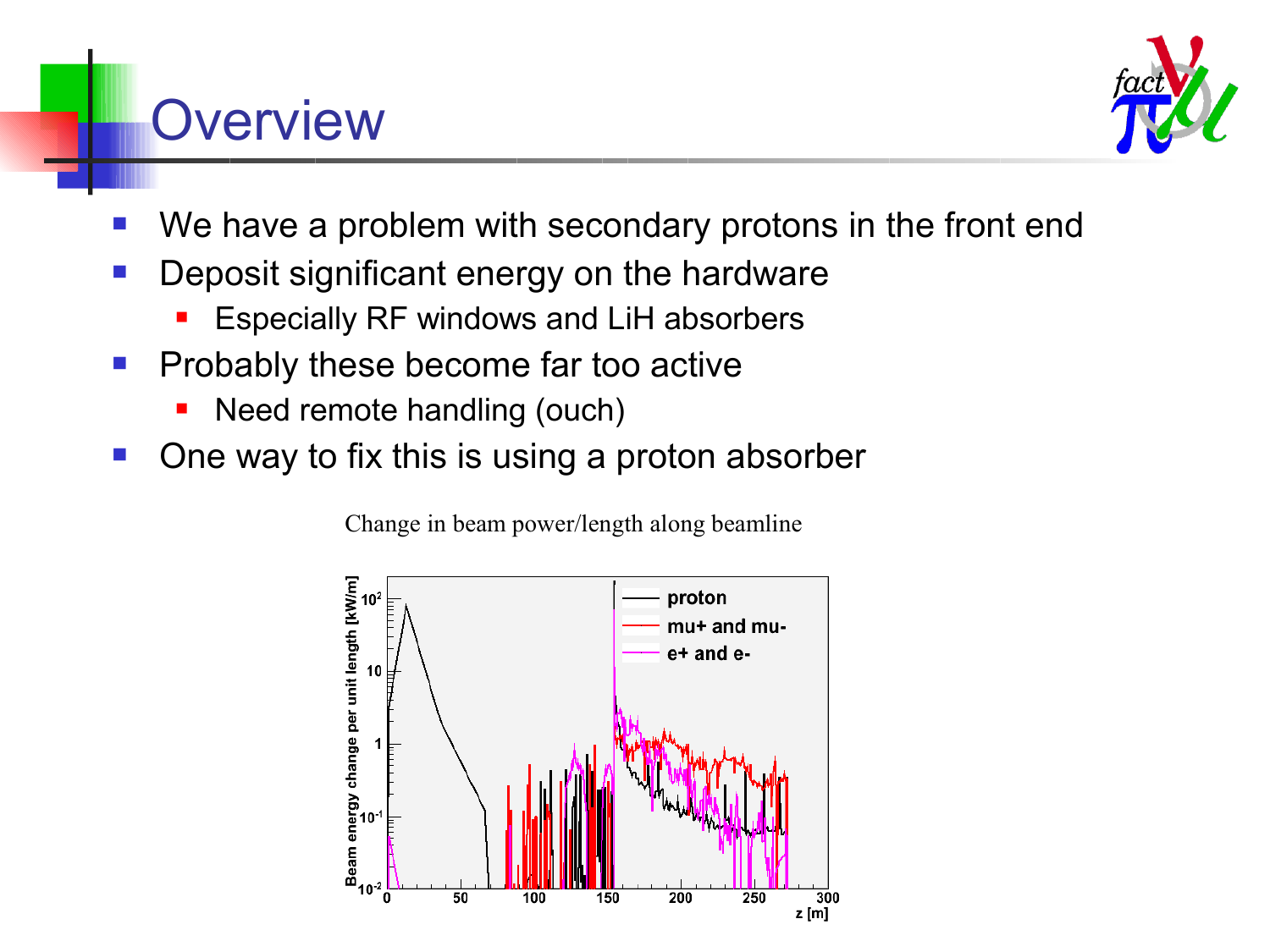

# Proton absorber – design principle

- Low p protons lose more energy in material than muons, pions
	- $\blacksquare$  dE/dx goes with relativistic  $\beta\gamma$
	- $\rightarrow$  B $\gamma$  = p/m
	- m of protons is >> m of muons, pions

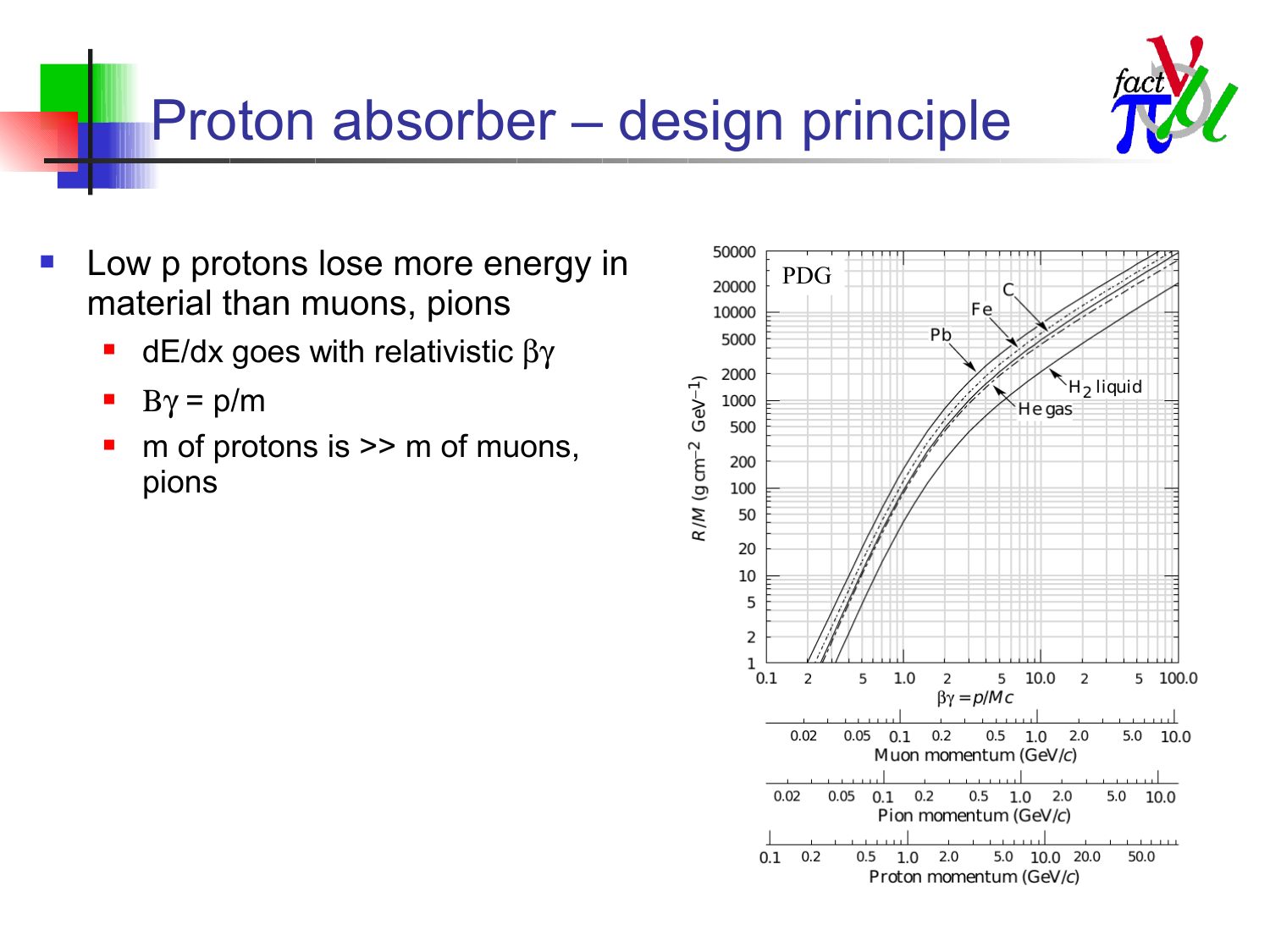# Momentum Distribution of protons



- **Proton momentum distribution of beam at target** 
	- Most protons have p < 1 GeV/c
	- Nb no protons with  $p < 0.2$  GeV/c (MARS cut-off?)
- Proton power distribution of beam at target
	- Plot is power in beam vs minimum cut-off
	- e.g.  $P_{\text{at}} = 1$  GeV/c => power of all protons with  $1 < p < 7$  GeV/c
		- **Upper cut is to get rid of primaries**
	- About 50% of proton power is in protons with  $p > 1$  GeV/c

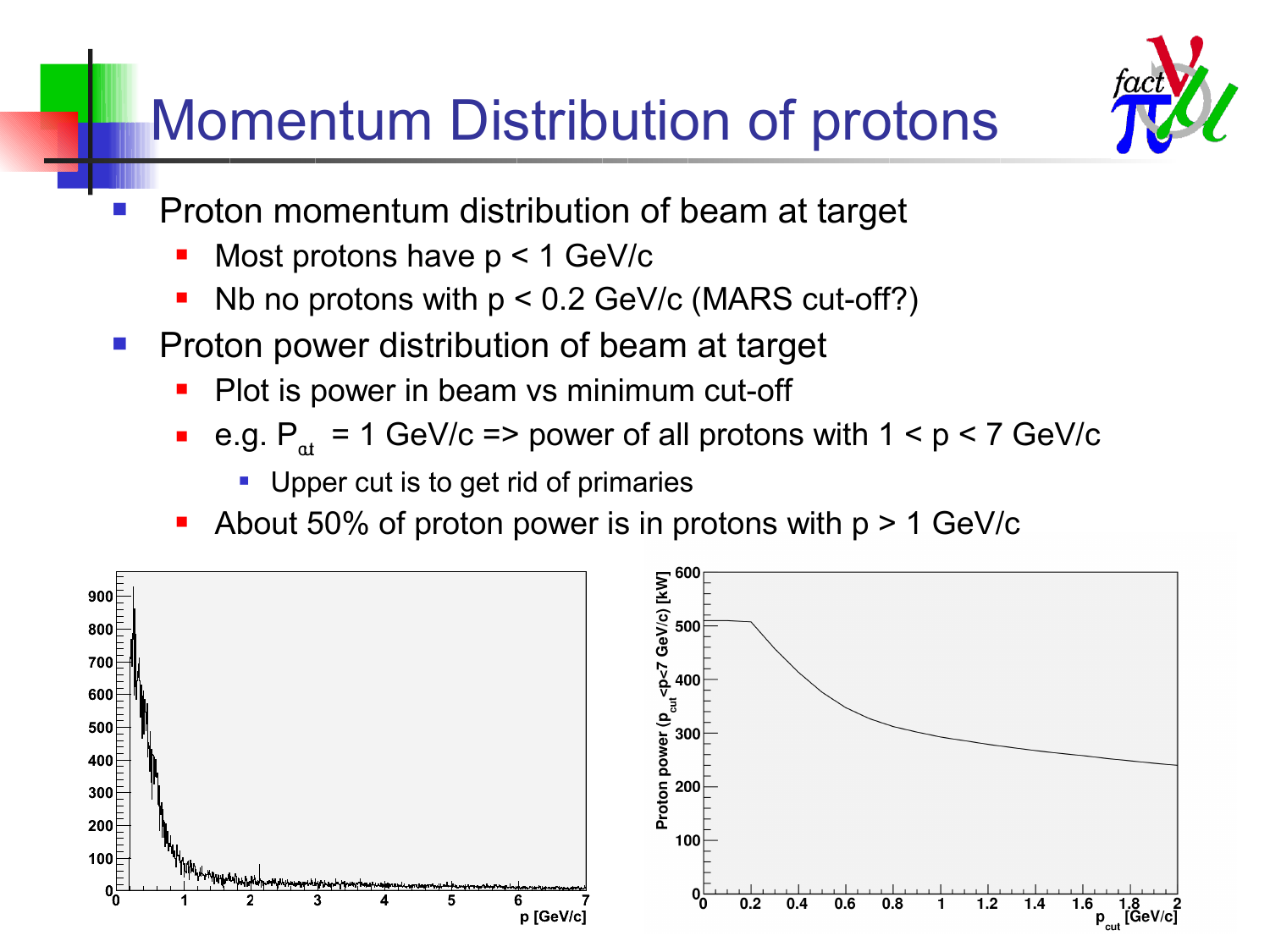

### Proton absorber - z-position



- Take a naive distribution (t=0, energy=square distribution)
- Plot energy-time at z=90 m
- Try for absorber near target and absorber at end of drift
- If we put the absorber at end of drift, energy-time distribution does not develop properly
- But this is required for the buncher to operate
- Therefore put proton absorber near to target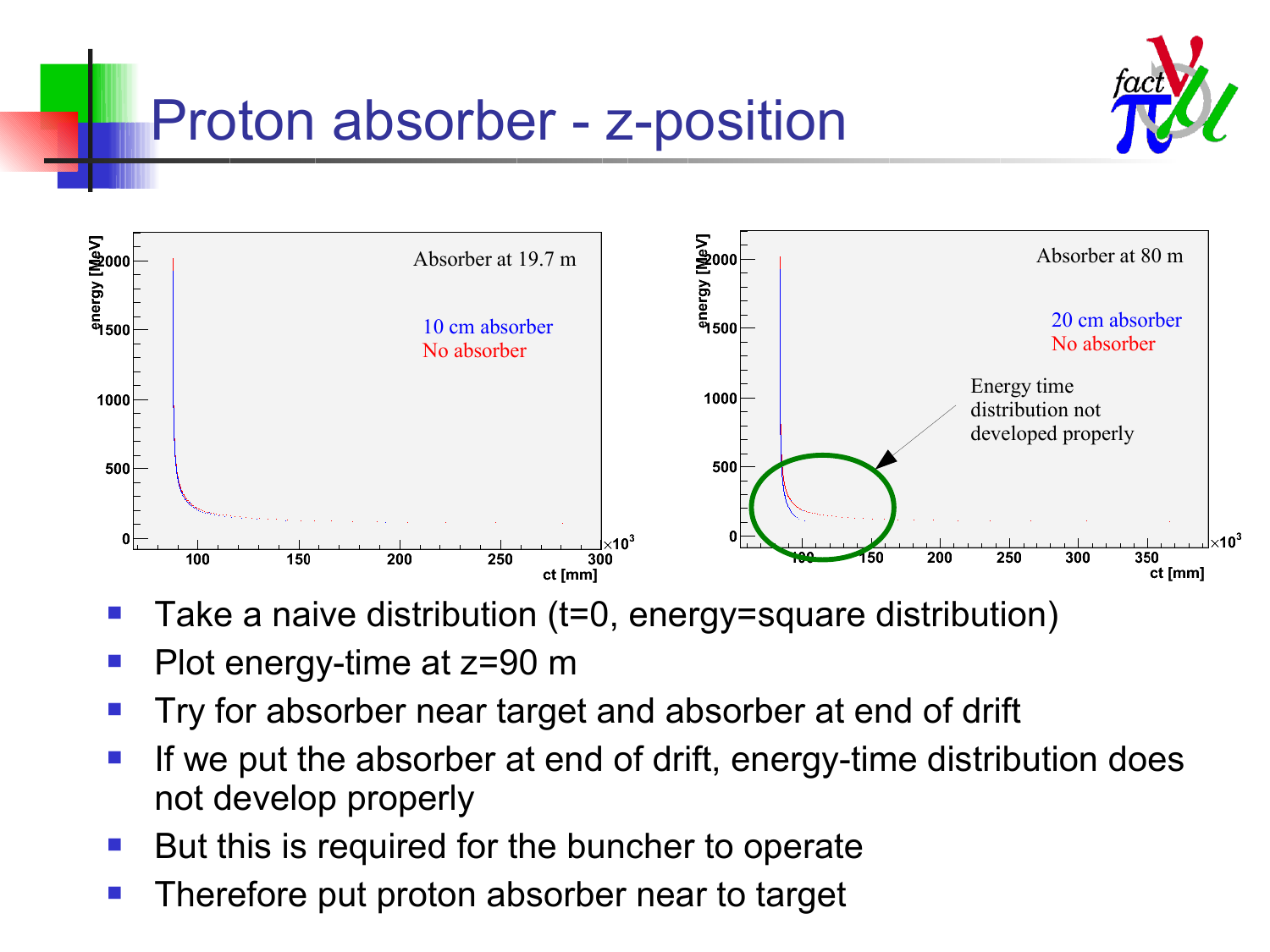





- Look at pz vs z
	- No stochastic physics processes, axial beam
- For different proton absorbers, get different set of particles captured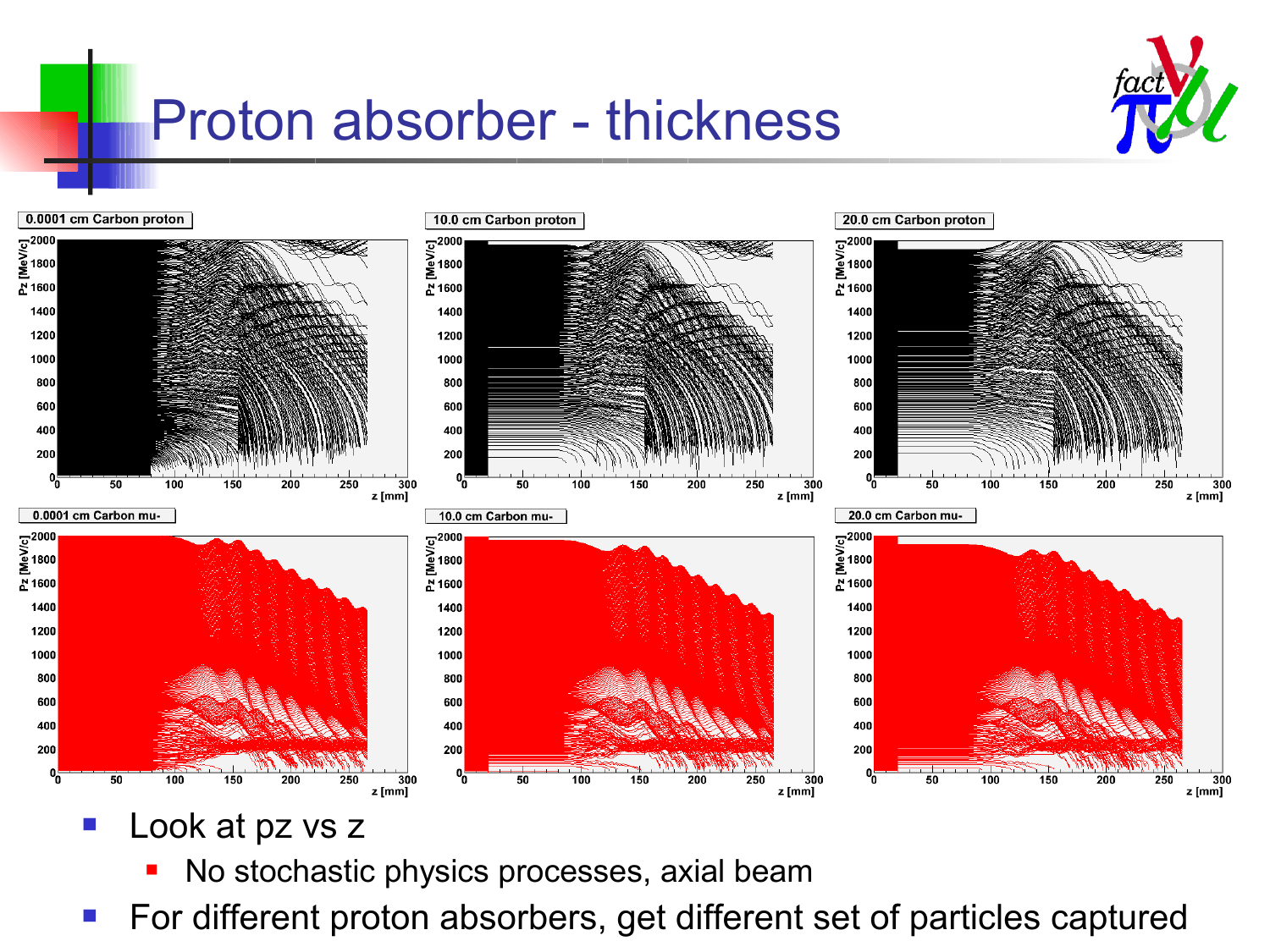

# Proton absorber – thickness 2



- Now look at initial momentum vs z
- How much material is appropriate?
	- More material ruins muon rate but gets rid of more protons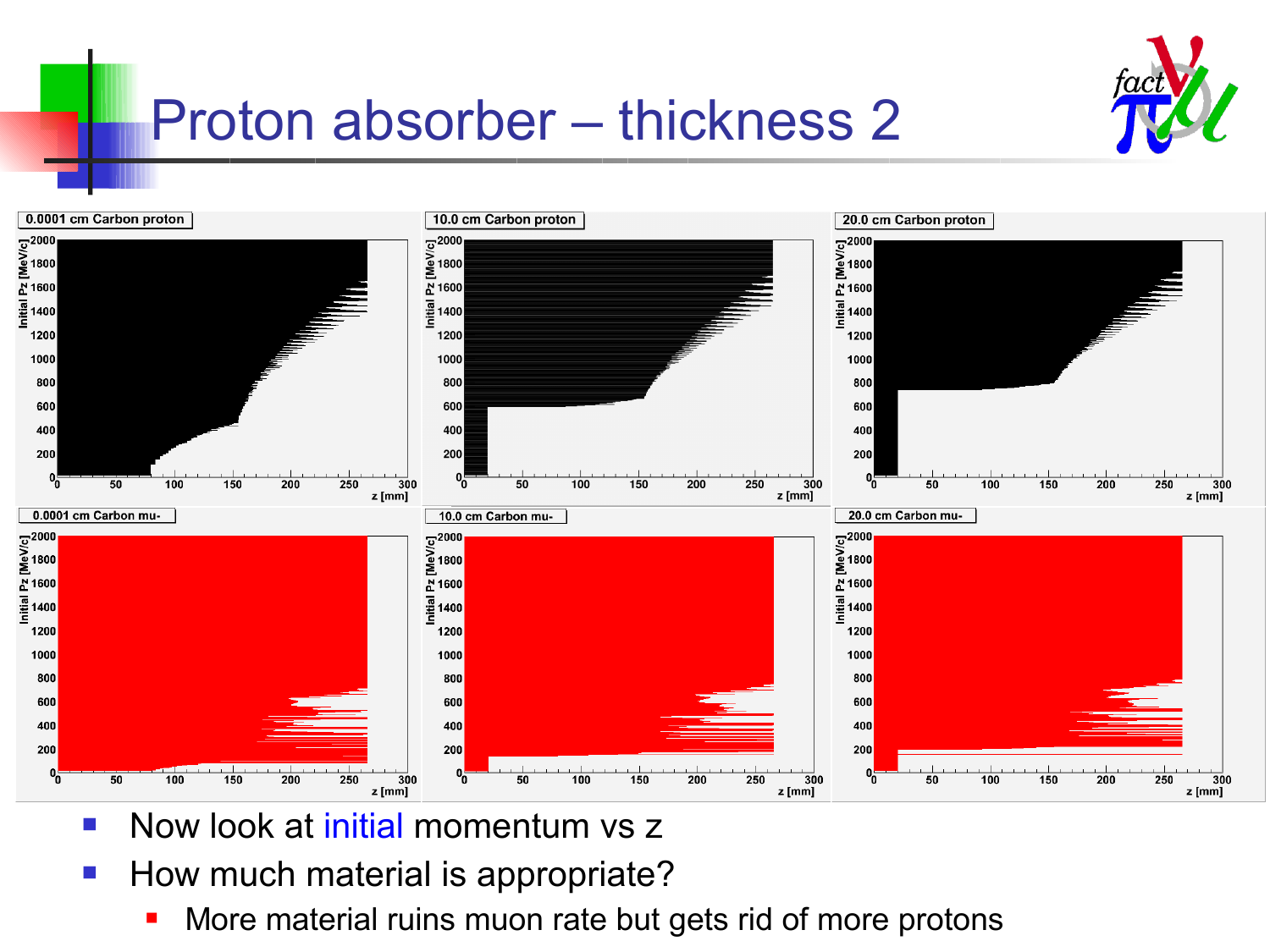

# Proton absorber – thickness 3



- Now take a realistic simulation (5k particles)
	- Not much difference between 10 cm and 20 cm in terms of proton beam power reduction
	- Both take out about 30-40% of proton beam power
- Big difference between 10 cm and 20 cm in terms of muon rate
	- 10 cm is  $\sim$  comparable with baseline
	- 20 cm is much worse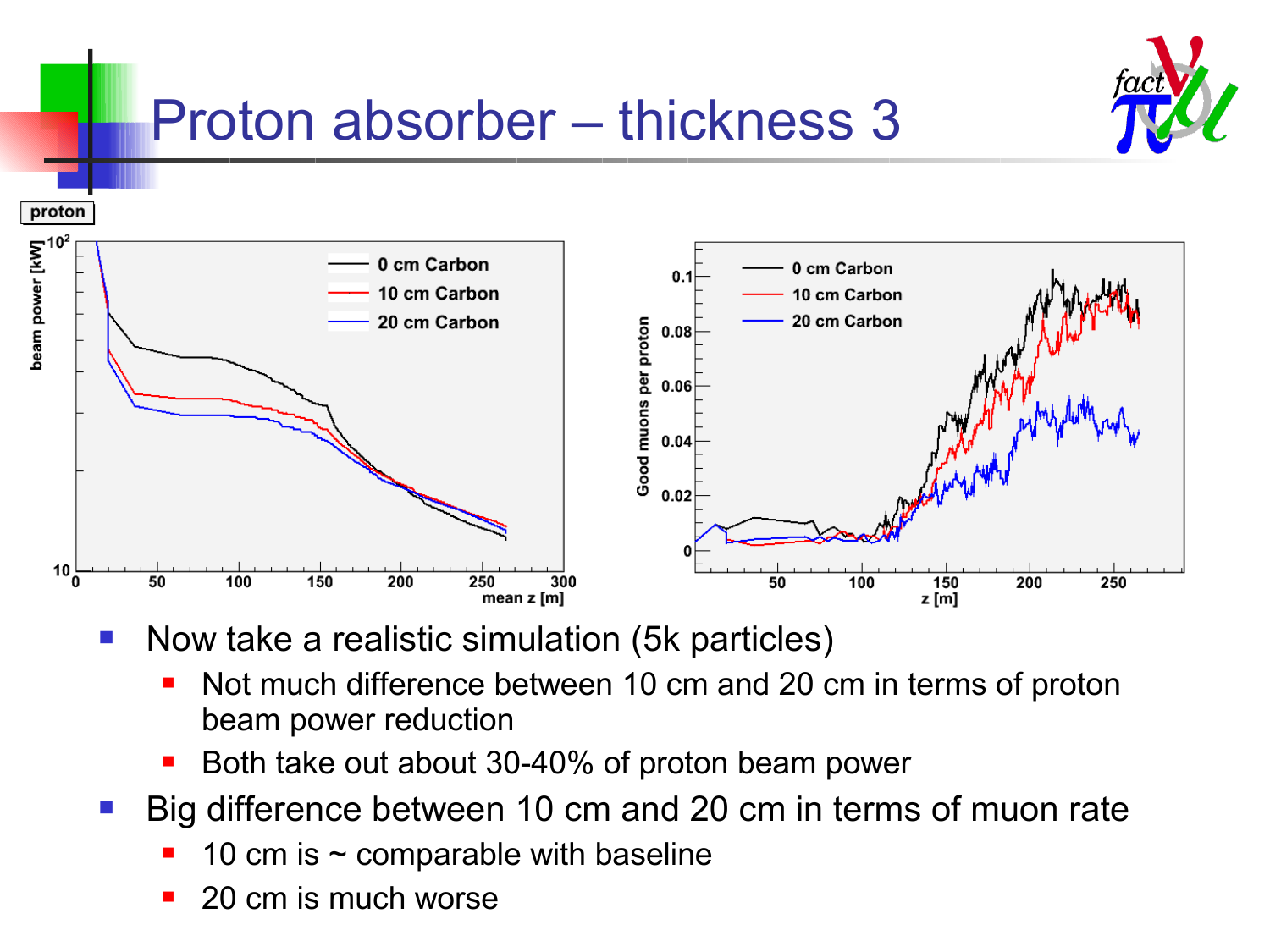# Discussion with target group



- Discussion with target group:
	- They already have a Mercury containment window
	- If it can be thicker that is advantageous
	- **Beryllium is the preferred material**
	- **Will probably need active cooling**
- But if we need a chicane, this must go before the proton absorber